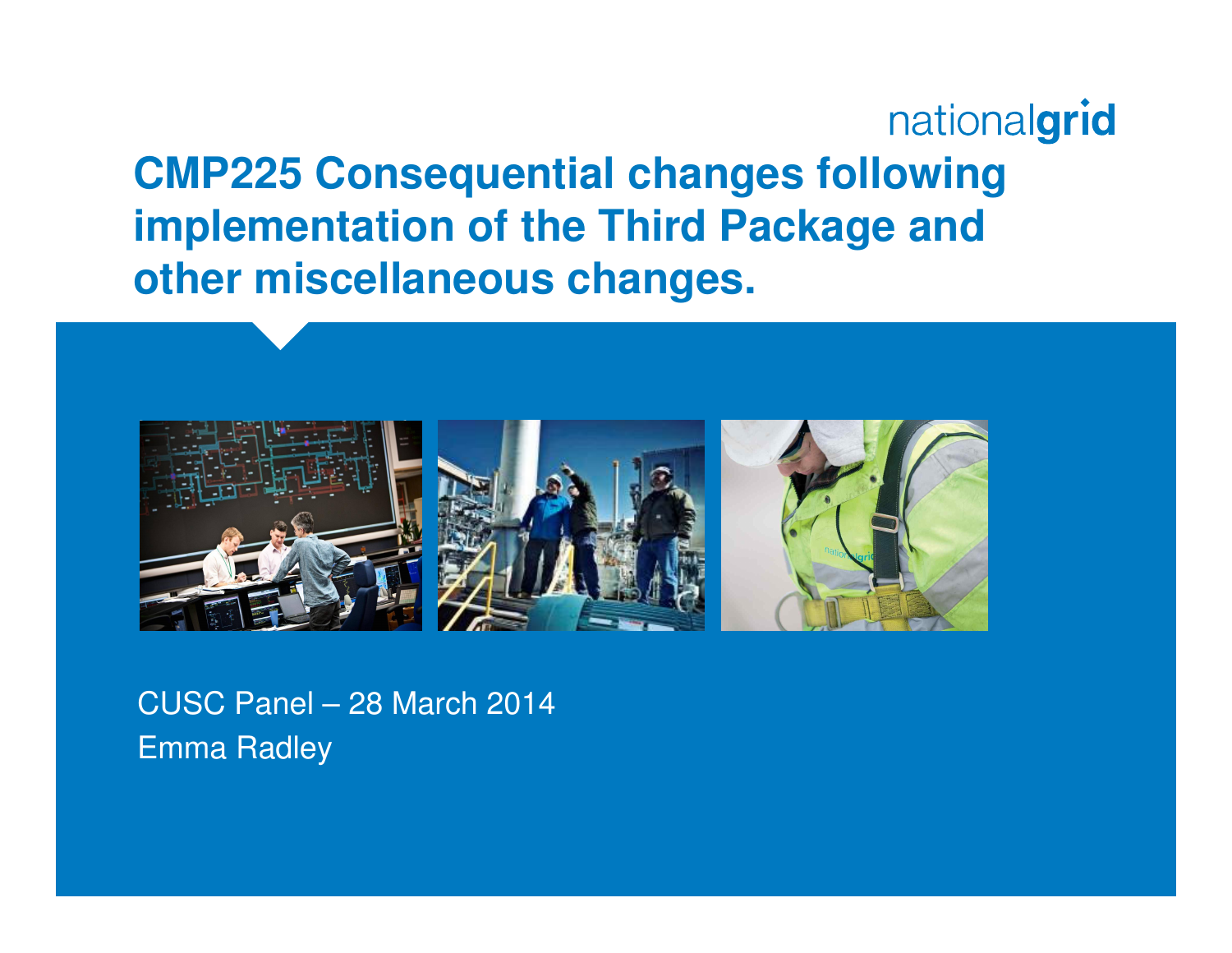### **Background**

- Statutory Instrument came into effect in November<br>2011 2011
- As a result, a number of changes were made to the Licences.
- 2 main changes
	- **Introduction of a new Relevant Objective**
	- Allowing the Authority to raise modifications which it considers necessary to comply with or implement the Regulations or any relevant decisions of the Agency.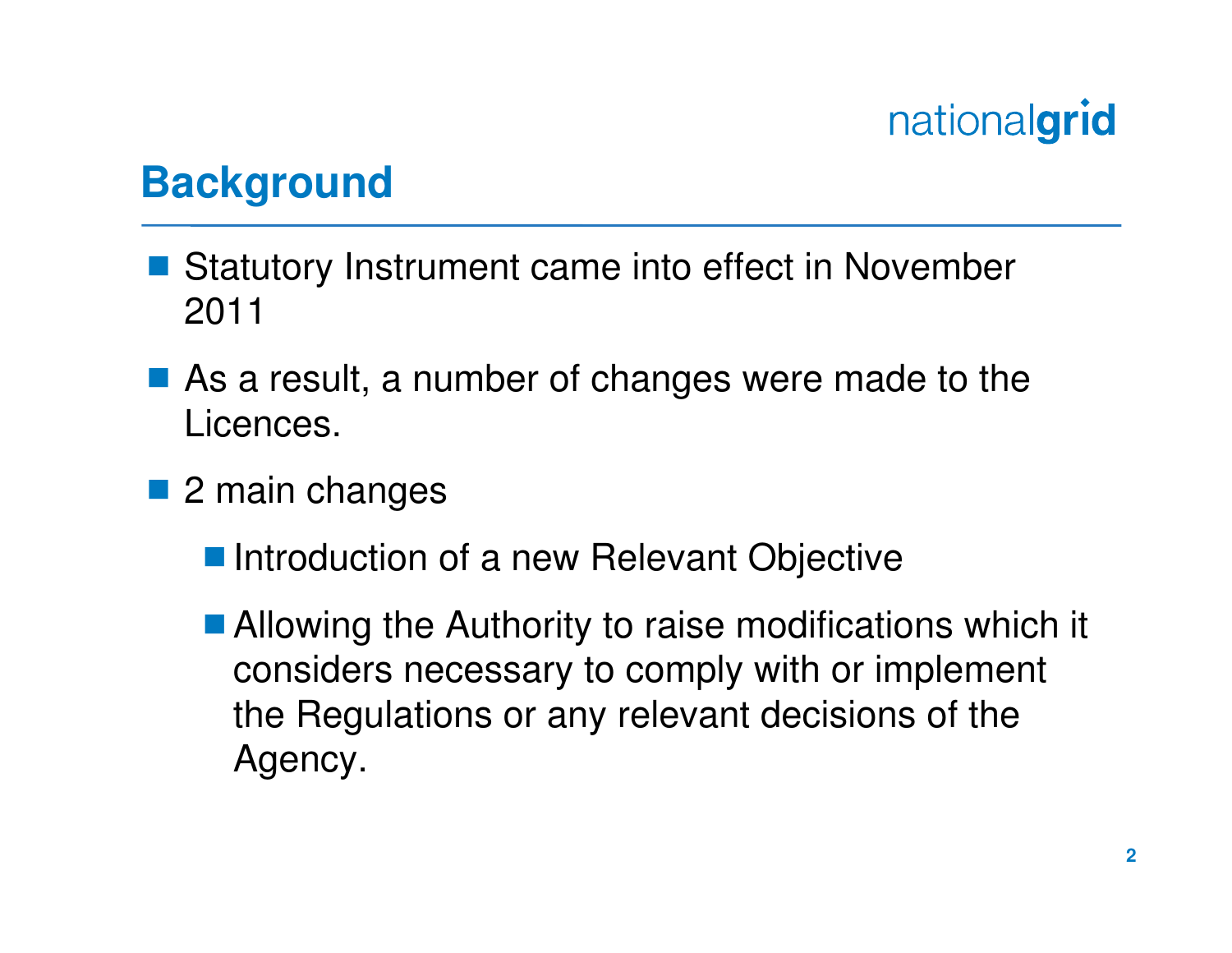### **Proposed CUSC Modification**

- **Enable the Authority to raise modifications to comply**<br>with relevant European Bequlation with relevant European Regulation.
- Apply the caveats in the licence to modifications raised<br>hy the license following an Authority direction by the licensee following an Authority direction.
- Apply the caveats to modifications which are raised by<br>the Authority in relation to European logislation the Authority in relation to European legislation.
- Changes will be required to Section 8 of the CUSC.
- Like-for-like proposals for STC (CM055) and BSC<br>(P298) boing progressed (P298) being progressed.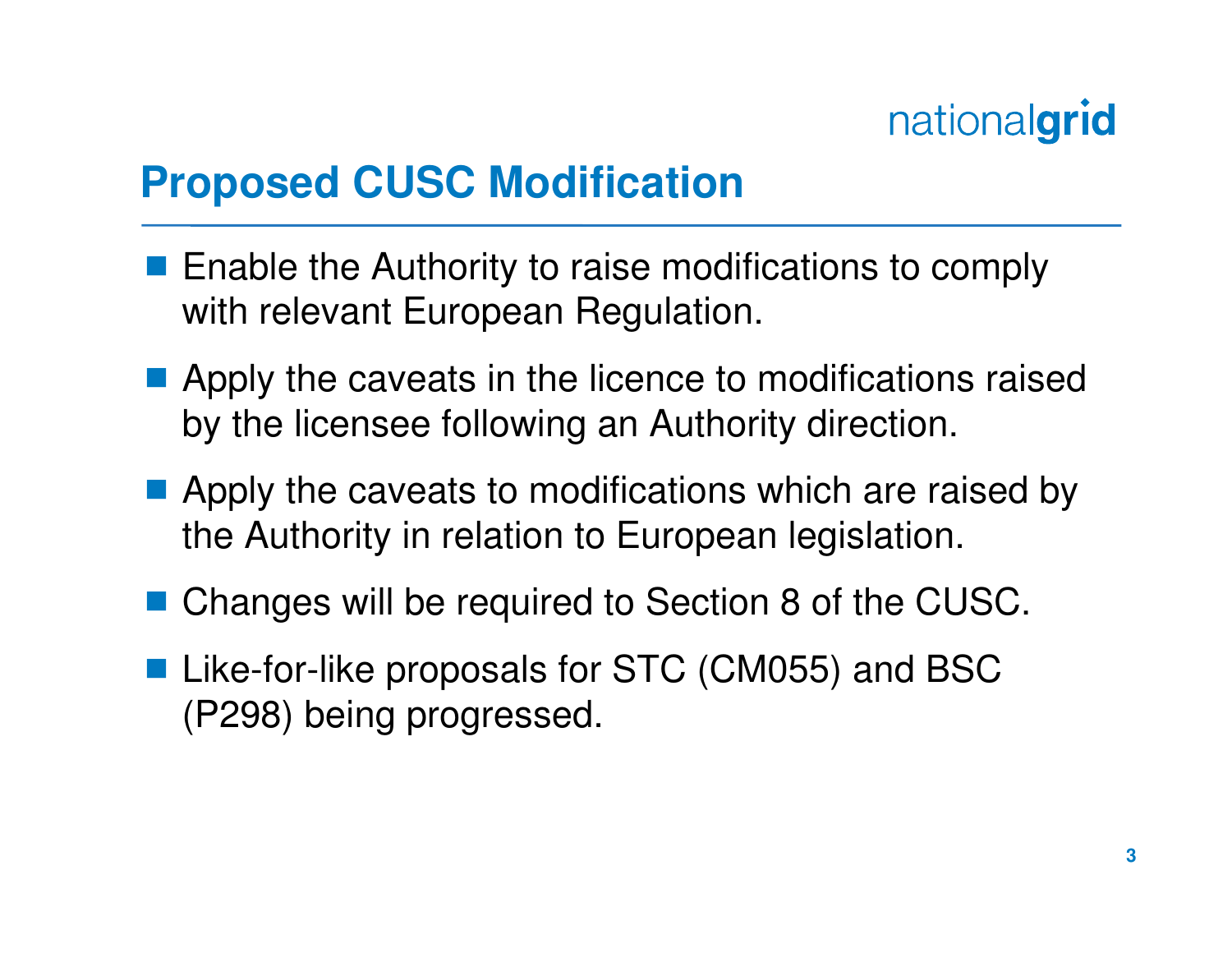## **Workgroup Consultation**

- 2 responses received
- Agreed (along with other Workgroup Members) with the<br>approach to adopt the SCR logal toxt with respect to approach to adopt the SCR legal text with respect to areas of the licence that are silent.
- Supportive of CMP225 and implementation approach.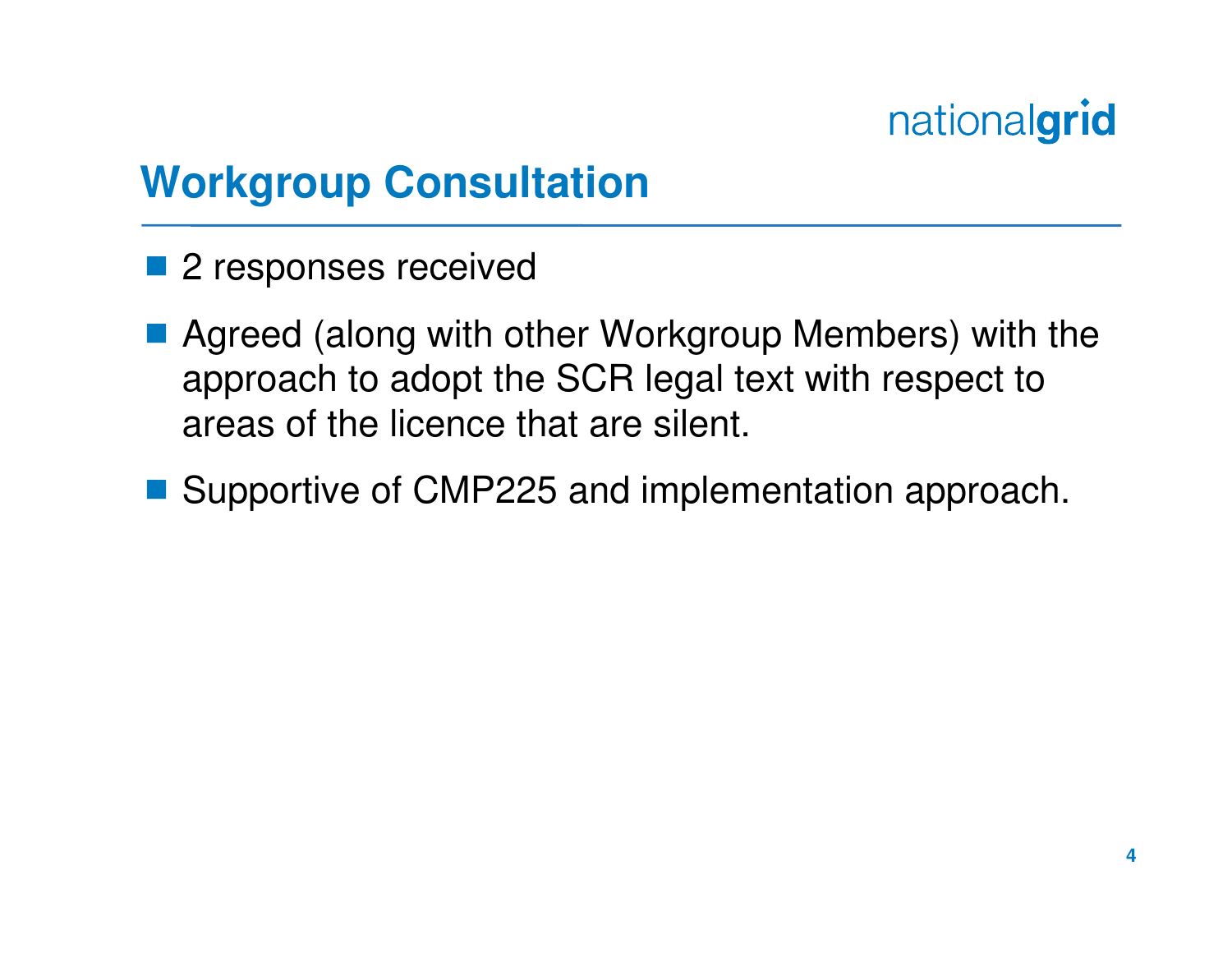## **Workgroup Vote**

- 4 Workgroup Members voted
- All voted that CMP225 better facilitates the ACO's and<br>should be implemented should be implemented.
- No WACMs proposed.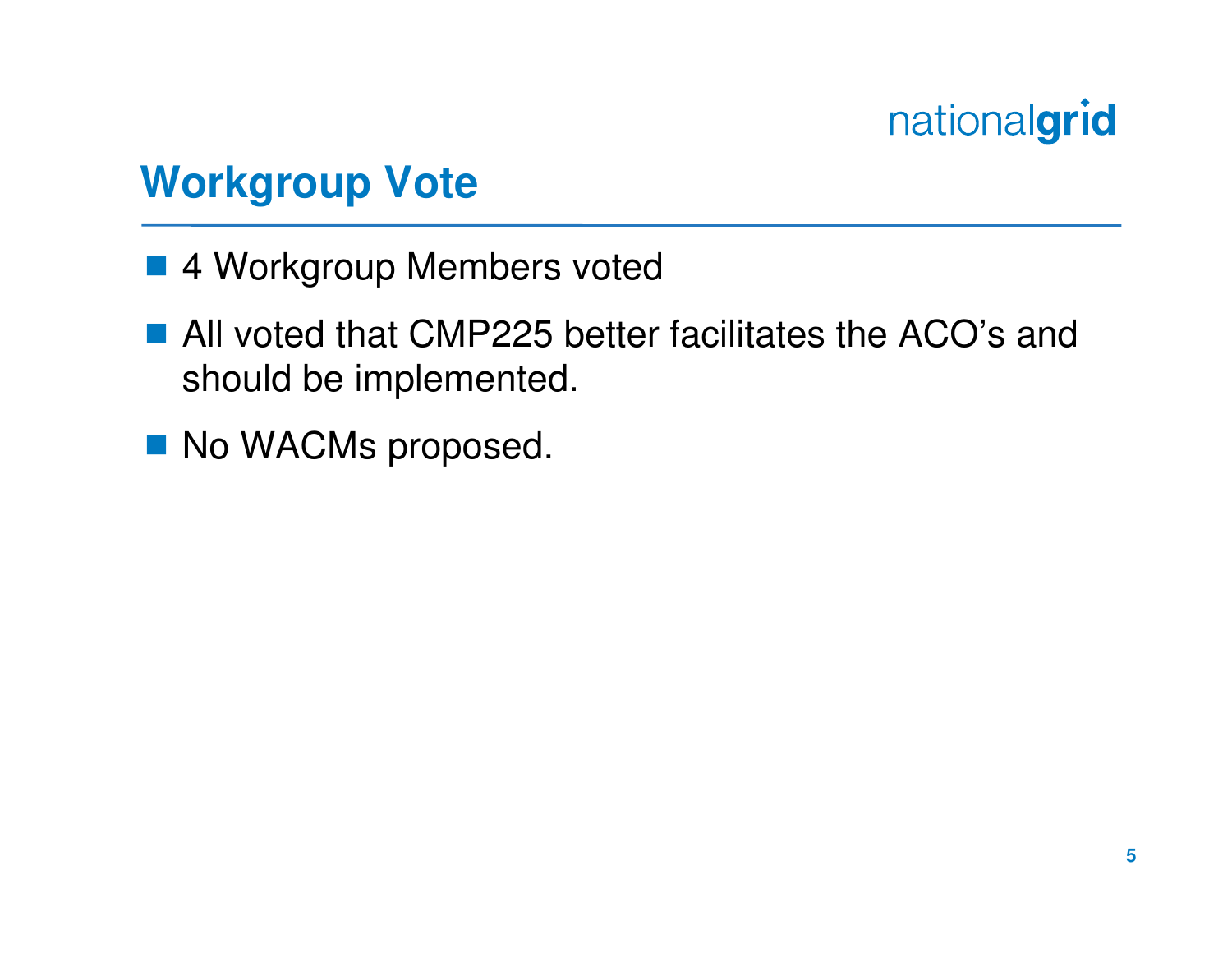#### nationalgrid **Views against Applicable CUSC Objectives**

- The changes will accurately reflect the provisions set out in the Licence covering the circumstances and process to be followed in relation to Authority raised/directed modifications. (ACO a).
- CMP225 is resulting from the Third Package legislation and complies with the changes resulting from the Statutory Instrument. (ACO c).
- Neutral against ACO b.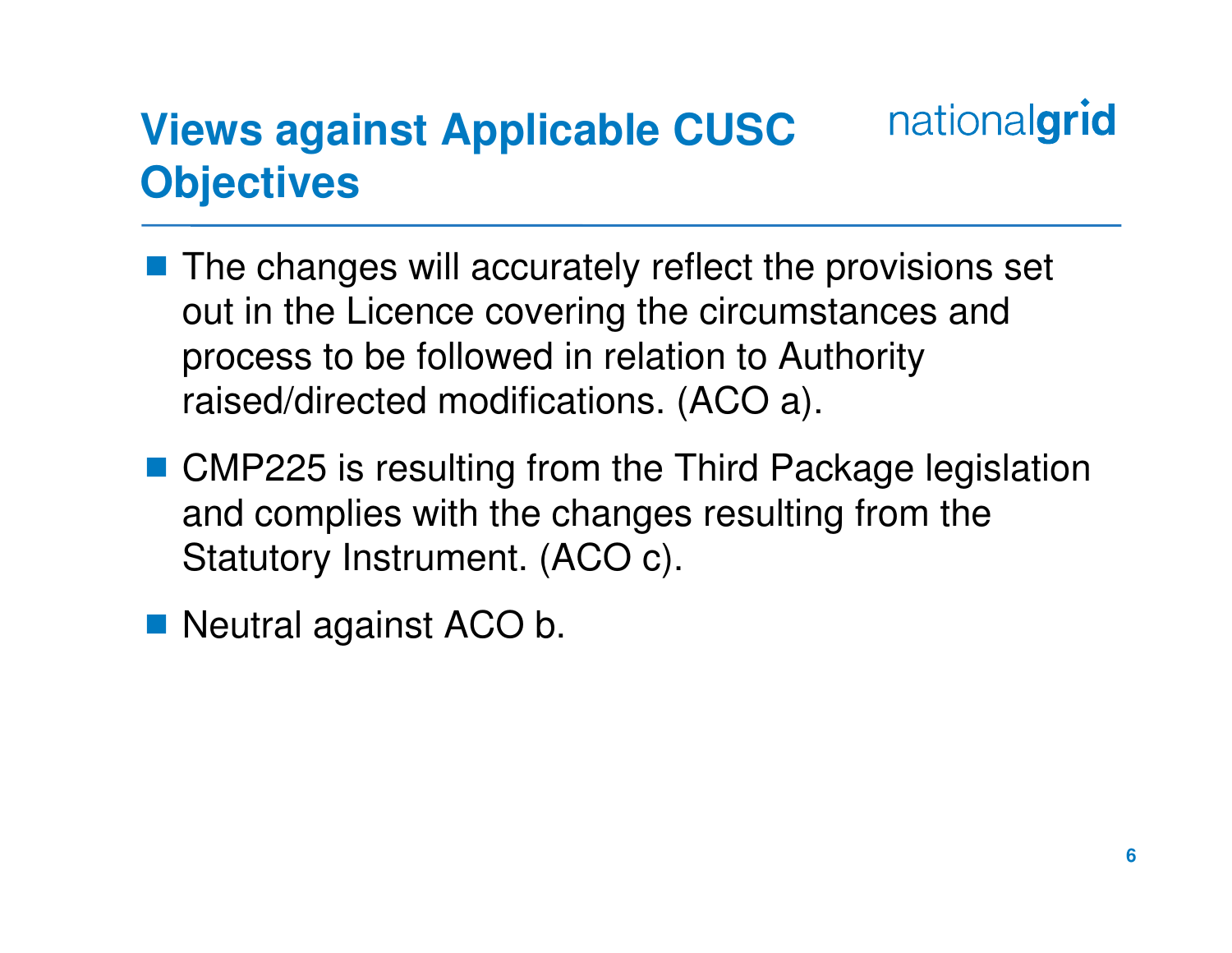### **Workgroup Conclusions**

- **Terms of Reference have been met.**
- **Proposed legal text agreed**
- Agreed for CMP225 to be implemented after 10 working days if approved.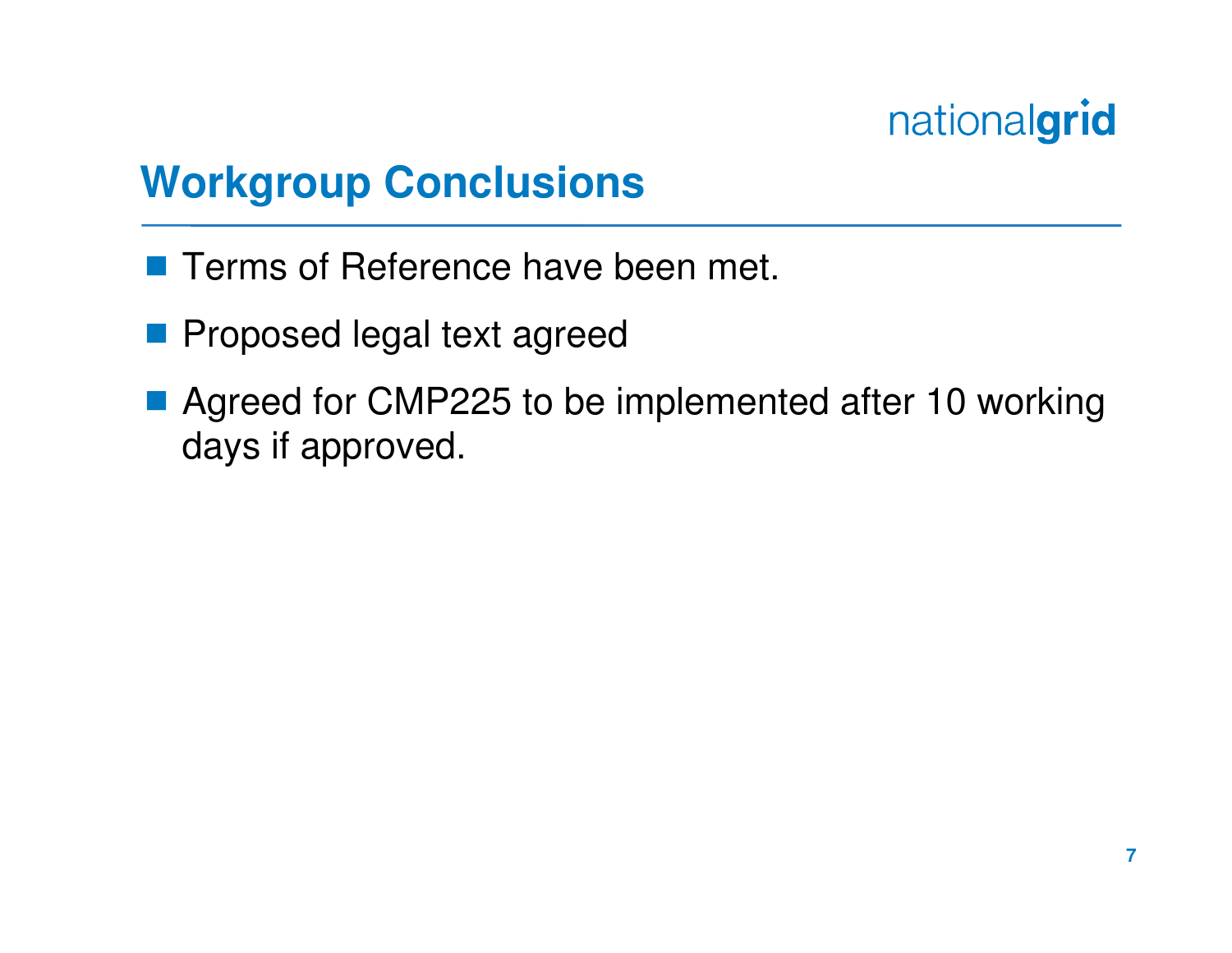### **Next Steps**

- The Panel is invited to:
	- Accept the Workgroup Report
	- Agree for CMP225 to progress to Code Administrator Consultation.